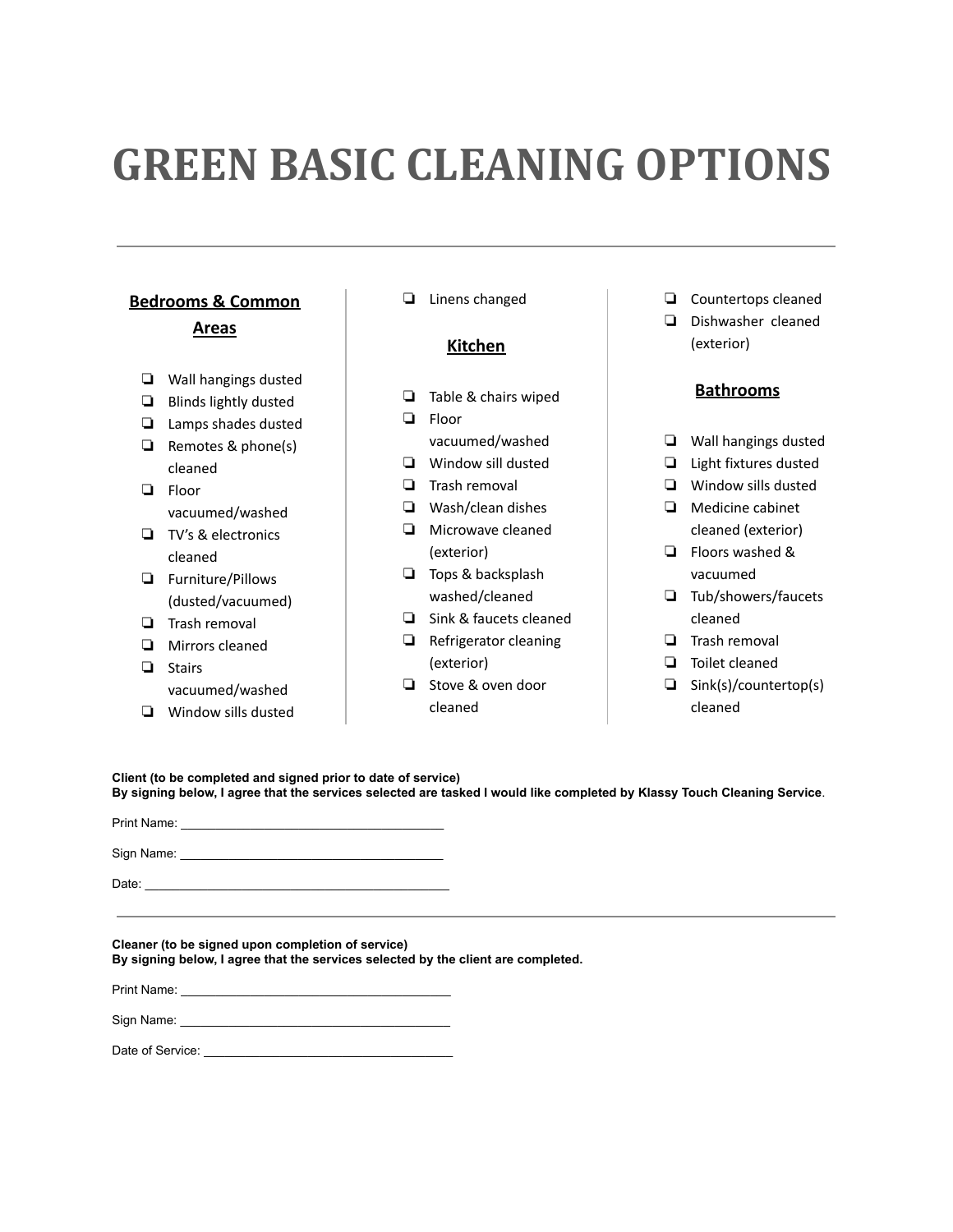# **GREEN DEEP CLEANING OPTIONS**

## **Bedrooms & Common Areas**

- ❏ Carpet vacuumed
- ❏ Vents & ledges wiped/cleaned
- ❏ Light switches cleaned
- ❏ Wall hangings cleaned
- ❏ Blinds cleaned
- ❏ Wash/clean baseboards
- ❏ Fireplace cleaned
- ❏ Chandeliers cleaned
- ❏ Clean walls
- ❏ Ceiling fans cleaned
- ❏ Lamps shades dusted
- ❏ Doors & knobs cleaned
- ❏ Remotes & phone(s) cleaned
- ❏ Floor vacuumed/washed
- ❏ TV's & electronics cleaned
- ❏ Furniture/Pillows (dusted/vacuumed)
- ❏ Trash removal
- ❏ Mirrors cleaned
- ❏ Bannister cleaned
- ❏ Baseboards washed/ cleaned
- ❏ Stairs vacuumed/washed
- ❏ Window sills dusted

❏ Linens changed

## **Kitchen**

- ❏ Appliances cleaned (in/out)
- ❏ Floor vacuumed/washed
- ❏ Windows washed/cleaned
- ❏ Light fixture cleaned
- ❏ Trash removal
- ❏ Light switches cleaned
- ❏ Cabinets cleaned (in/out)
- ❏ Vents & ledges cleaned/washed
- ❏ Microwave cleaned (in/out)
- ❏ Blinds cleaned
- ❏ Tops & backsplash washed/cleaned
- ❏ Sink & faucets cleaned
- ❏ Refrigerator cleaning (in/out/behind)
- ❏ Stove & oven cleaned (in/out/behind)
- ❏ Countertops cleaned

❏ Dishwasher cleaned (in/out)

### **Bathrooms**

- ❏ Wall hangings cleaned
- ❏ Towel racks cleaned
- ❏ Light fixtures cleaned
- ❏ Windows washed/cleaned
- ❏ Light switches cleaned
- ❏ Vents & ledges cleaned
- ❏ Doors/frames cleaned
- ❏ Medicine cabinet cleaned (in/out)
- ❏ Clean walls
- ❏ Floors washed & vacuumed
- ❏ Shower frame & track cleaned
- ❏ Tub/showers/faucets cleaned
- ❏ Trash removal
- ❏ Cabinets cleaned (in/out)
- ❏ Toilet cleaned
- ❏ Sink(s)/countertop(s) cleaned

### **Client (to be completed and signed prior to date of service)**

By signing below, I agree that the services selected are tasked I would like completed by Klassy Touch Cleaning Service.

Print Name: Sign Name: Date: \_\_\_\_\_\_\_\_\_\_\_\_\_\_\_\_\_\_\_\_\_\_\_\_\_\_\_\_\_\_\_\_\_\_\_\_\_\_\_\_\_\_\_\_

**Cleaner (to be signed upon completion of service) By signing below, I agree that the services selected by the client are completed.**

Print Name:

Sign Name:

Date of Service: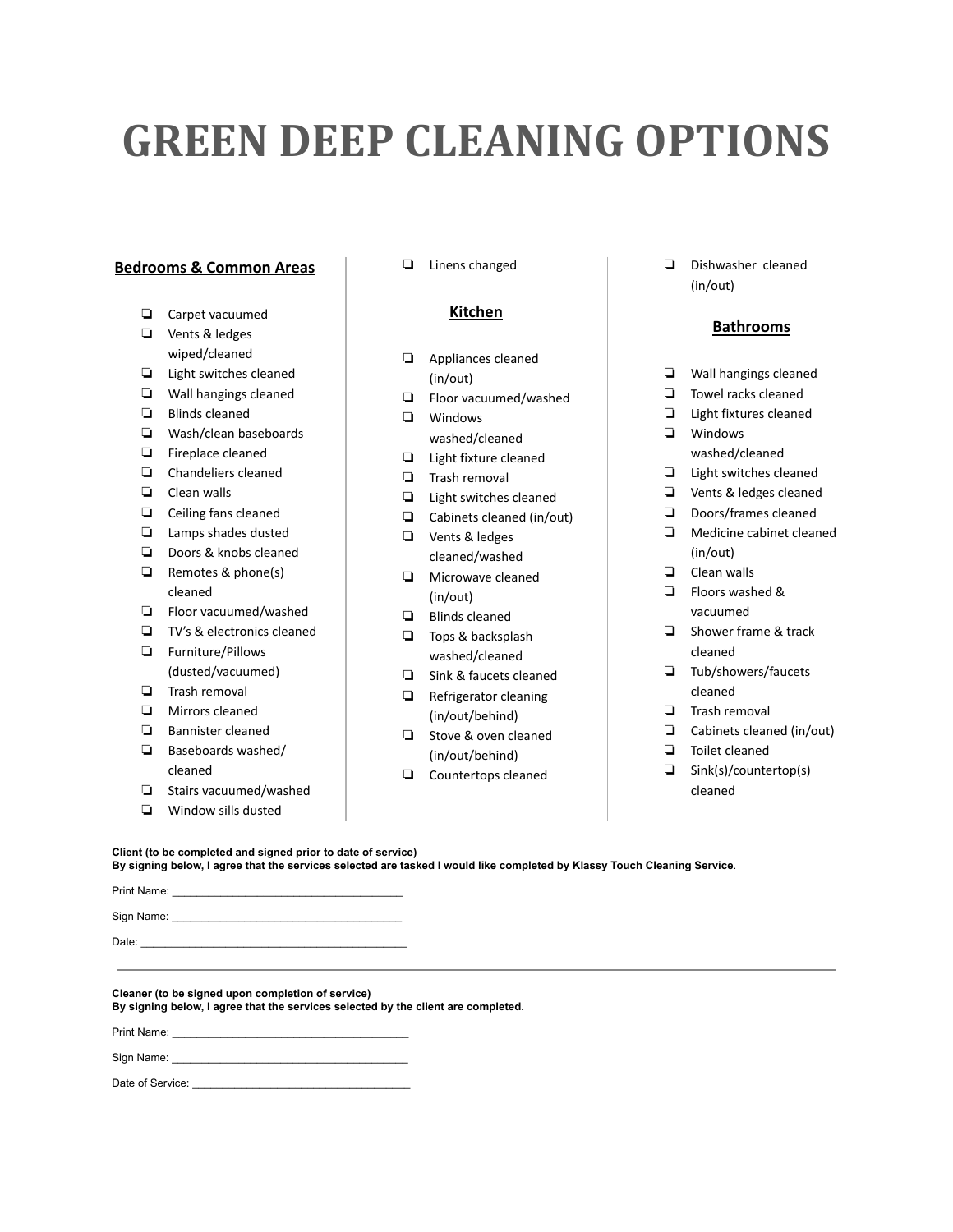# **GREEN MOVE-IN/OUT CLEANING OPTIONS**

### **Bedrooms & Common Areas**

- ❏ Carpet vacuumed
- ❏ Vents & ledges wiped/cleaned
- ❏ Light switches cleaned
- ❏ Wall hangings cleaned
- ❏ Blinds cleaned
- ❏ Wash/clean baseboards
- ❏ Fireplace cleaned
- ❏ Chandeliers cleaned
- ❏ Clean walls
- ❏ Ceiling fans cleaned
- ❏ Doors & knobs cleaned
- ❏ Floor vacuumed/washed
- ❏ Trash removal
- ❏ Mirrors cleaned
- ❏ Bannister cleaned
- ❏ Baseboards washed/ cleaned
- ❏ Stairs vacuumed/washed
- ❏ Window sills dusted

### **Kitchen**

- ❏ Appliances cleaned (in/out)
- ❏ Floor vacuumed/washed
- ❏ Windows washed/cleaned
- ❏ Light fixture cleaned
- ❏ Trash removal
- ❏ Light switches cleaned
- ❏ Cabinets cleaned (in/out)
- ❏ Vents & ledges cleaned/washed
- ❏ Microwave cleaned (in/out)
- ❏ Blinds cleaned
- ❏ Tops & backsplash washed/cleaned
- ❏ Sink & faucets cleaned
- ❏ Refrigerator cleaning (in/out/behind)
- ❏ Stove & oven cleaned (in/out/behind)
- ❏ Countertops cleaned
- ❏ Dishwasher cleaned
	- (in/out)

### **Bathrooms**

- ❏ Towel racks cleaned
- ❏ Light fixtures cleaned ❏ Windows
- washed/cleaned
- ❏ Light switches cleaned
- ❏ Vents & ledges cleaned
- ❏ Doors/frames cleaned
- ❏ Medicine cabinet cleaned (in/out)
- ❏ Clean walls
- ❏ Floors washed & vacuumed
- ❏ Shower frame & track cleaned
- ❏ Tub/showers/faucets cleaned
- ❏ Trash removal
- ❏ Cabinets cleaned (in/out)
- ❏ Toilet cleaned
- ❏ Sink(s)/countertop(s) cleaned

**Client (to be completed and signed prior to date of service)**

By signing below, I agree that the services selected are tasked I would like completed by Klassy Touch Cleaning Service.

Print Name:

Sign Name:

Date: \_\_\_\_\_\_\_\_\_\_\_\_\_\_\_\_\_\_\_\_\_\_\_\_\_\_\_\_\_\_\_\_\_\_\_\_\_\_\_\_\_\_\_\_

**Cleaner (to be signed upon completion of service)**

**By signing below, I agree that the services selected by the client are completed.**

Print Name:

Sign Name:

Date of Service: